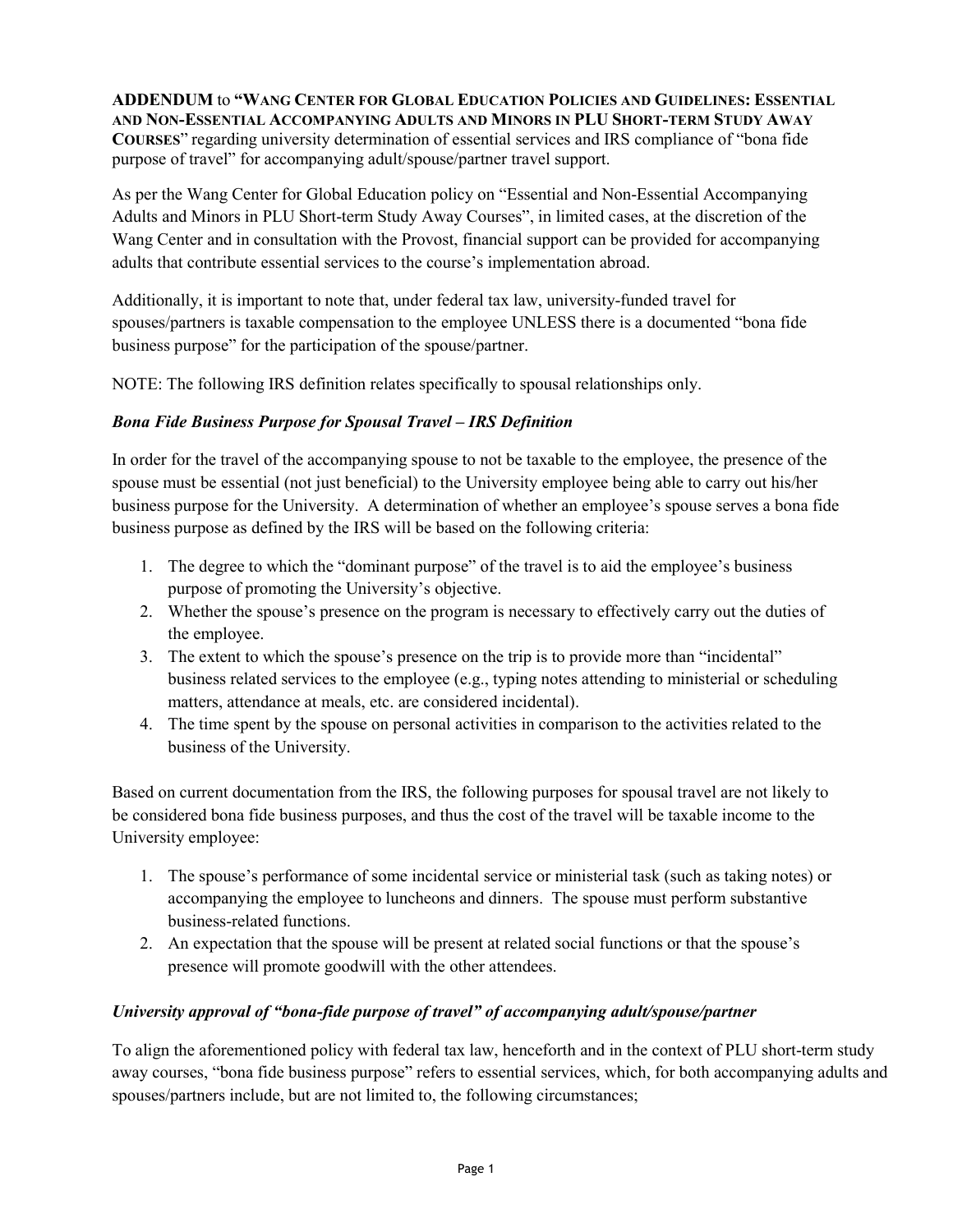- The accompanying adult is selected for the Program Assistant Professional Development Opportunity
- The accompanying adult is a person with expertise in the course content and/or has experience and contacts on site that will significantly enhance the quality of the course
- The accompanying adult provides additional leadership support

In order for the university to determine if there is a "bona fide business purpose" for the accompanying adult/spouse/partner, the employee must fill out the attached "Checklist and Instructions for Determining Bona Fide Business Purpose for Spousal/Partner/non-PLU Accompanying Adult Travel". If the university determines that a bona fide business purpose for travel does not exist, any amounts reimbursed or paid directly for accompanying adult/spouse/partner for travel must be included in the taxable wages of the employee.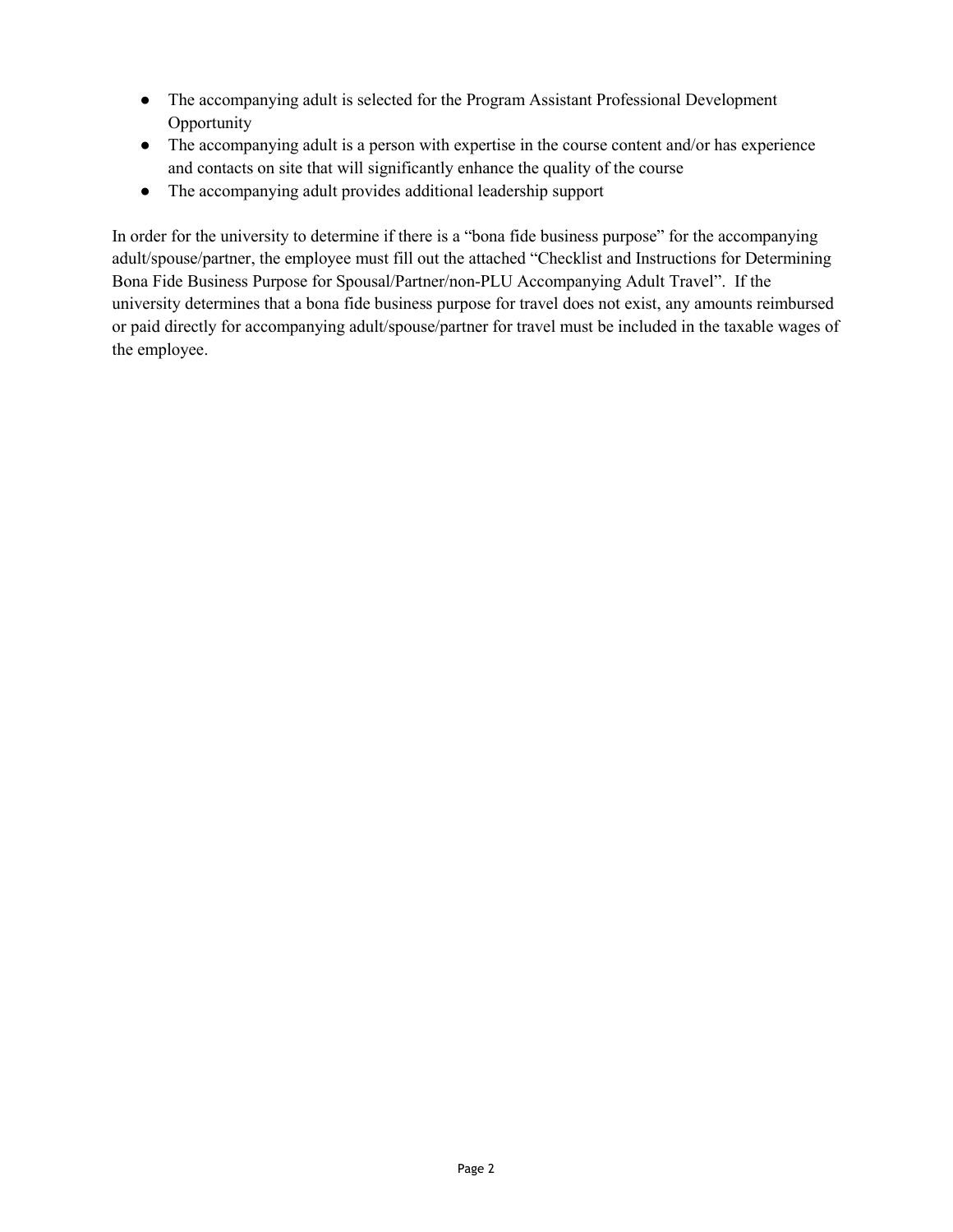## **INSTRUCTIONS AND CHECKLIST FOR DETERMINING**

## **BONA FIDE BUSINESS PURPOSE FOR SPOUSAL/PARTNER/NON-PLU ACCOMPANYING ADULT TRAVEL**

*You should complete this form when*:

- 1. you are requesting funding for an accompanying spouse/partner/non-PLU accompanying adult on a Short-term study away course, and
- 2. the spouse/partner/non-PLU accompanying adult will perform an essential function for the program

*Please complete the checklist* below to assist the Wang Center in determining whether the accompanying spouse/partner/non-PLU accompanying adult travel meets the IRS requirement for "bona fide business purpose."

*Submit the checklist along with a written request* for support for the addition of a spouse/partner/non-PLU accompanying adult to a short-term study away course to Courtney Olsen, Manager of Short-Term Programs, Wang Center for Global Education at  $\alpha$  olsencd $\alpha$  plu.edu. The request must include the following:

- name(s), age(s), relationship(s) of the spouse/partner/non-PLU accompanying adult and dates of their travel
- documentation of credentials of spouse/partner/non-PLU accompanying adult if relevant (e.g. a CV or Bio)
- rationale for providing support for spouse/partner/non-PLU accompanying adult
- recommended compensation for the spouse/partner/non-PLU accompanying adult if that person will be contributing a significant academic component to the course
- back-up plan in the event that the spouse/partner/non-PLU accompanying adult should require emergency medical attention
- back-up plan in the event that the spouse/partner/non-PLU accompanying adult should withdraw from the program for any reason
- statement that outlines what travel arrangements, if any, the Wang Center will make for spouse/partner/non-PLU accompanying adult

Which of the following best describes the business purpose of the spouse/partner/non-PLU accompanying adult for whom you are requesting support?

1.- The spouse/partner/non-PLU accompanying adult is selected for the Program Assistant Professional Development Opportunity. Please explain.

 $\mathcal{L}_\text{max}$  , and the contribution of the contribution of the contribution of the contribution of the contribution of the contribution of the contribution of the contribution of the contribution of the contribution of t  $\mathcal{L}_\text{max}$  , and the contribution of the contribution of the contribution of the contribution of the contribution of the contribution of the contribution of the contribution of the contribution of the contribution of t  $\mathcal{L}_\text{max}$  , and the contribution of the contribution of the contribution of the contribution of the contribution of the contribution of the contribution of the contribution of the contribution of the contribution of t  $\mathcal{L}_\text{max}$  and  $\mathcal{L}_\text{max}$  and  $\mathcal{L}_\text{max}$  and  $\mathcal{L}_\text{max}$  and  $\mathcal{L}_\text{max}$  and  $\mathcal{L}_\text{max}$